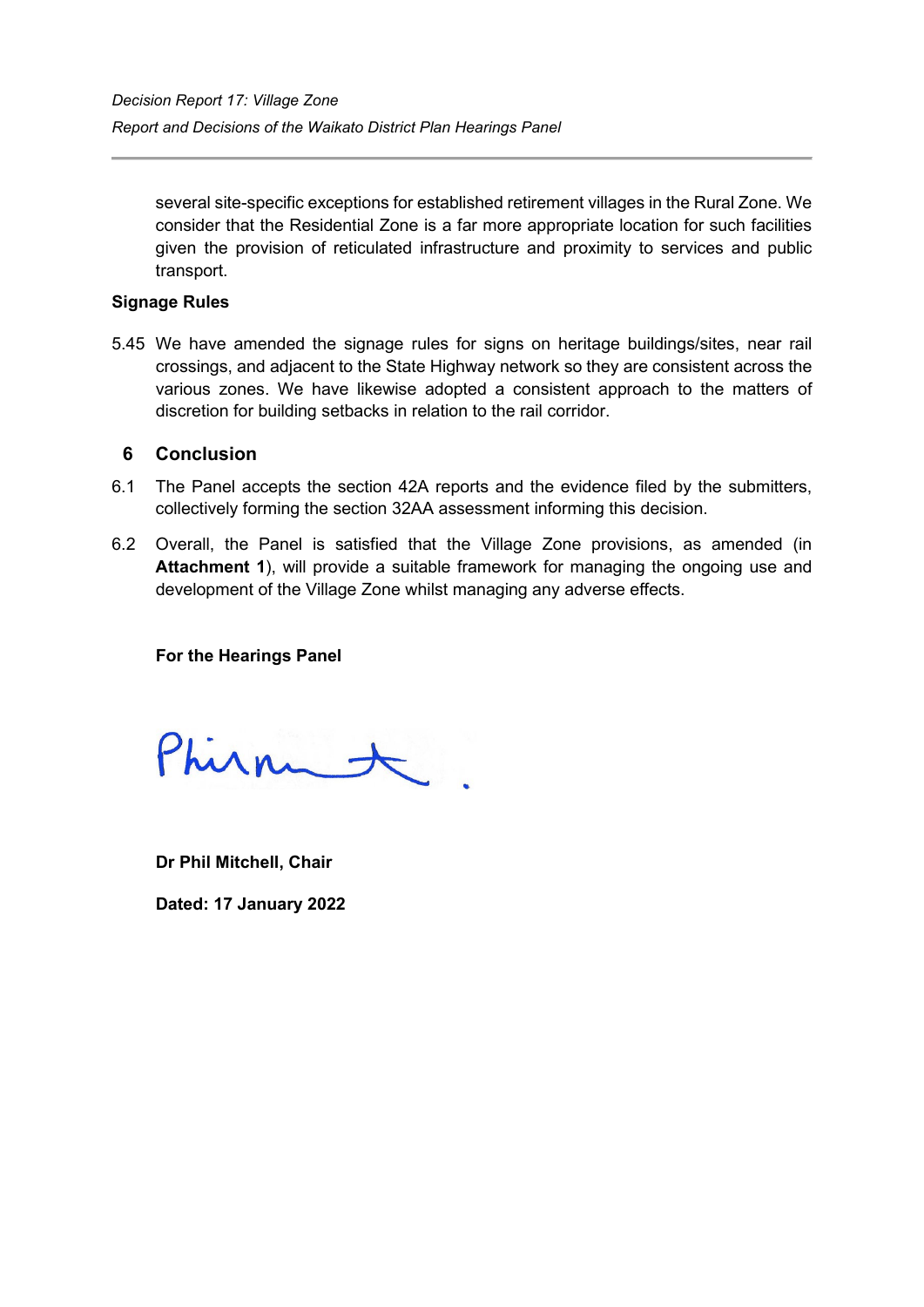changes to the notified provisions. Our formal decision, which is in the National Planning Standard format, can be found on the Waikato District Council website.

# **Attachment 1: Changes to plan provisions**

# **Settlement Zone Description[1](#page-19-0)**

The Settlement Zone covers small settlements located within rural areas. These areas comprise of a cluster of residential dwellings and in some cases may also include small-scale community facilities. Due to the zone's lack of reticulated infrastructure and distance from employment, community facilities, and public transport, opportunities for further growth are limited.

# **Large Lot Residential Zone Description**

The Large Lot Residential Zone covers areas on the outskirts of Tuakau, Pokeno, and Te Kowhai that have a history of large lot residential development and that are used predominantly for residential activities and buildings, such as detached houses on lots larger than those of the General Residential Zone. These areas have an existing spacious character and are generally subject to other constraints (primarily infrastructure provision) to more intensive development. Packing tracked control of the following tracked change text has no legal status. These areas computed the following tracked change text has no legal status. The status computed the deterministic pure of the deterministic

# **4.3.1 Objective – Settlement Zone character**

(a) Maintain the existing low density character of the Settlement Zone and limit further urban growth.

## **4.3.2 Policy – Character**

(a) Buildings and activities within the Settlement Zone are designed, located, scaled and serviced in a manner that maintains the existing low density character.

## **4.3.3 Policy – Infrastructure**

(a) Require activities within the Settlement Zone to be self-sufficient in the provision of on-site water supply and wastewater and stormwater disposal, unless a reticulated supply is available.

# **4.4.1 Objective – Large Lot Residential Zone character**

(a) Within the Large Lot Residential Zones in Tuakau, Pokeno, and Te Kowhai, maintain a low density character with minimum lot sizes of at least 2,500m2.

## **4.4.2 Policy - Character**

(a) Within the Large Lot Residential Zones in Tuakau, Pokeno, and Te Kowhai, maintain a low density character.

## **4.4.3 Policy – Future development – Tuakau, Pokeno, and Te Kowhai**

(a) In Tuakau, Pokeno, and Te Kowhai, buildings, access, and lot boundaries are located to enable future subdivision and development in the event that reticulated water, stormwater, and wastewater infrastructure become available and a plan change to rezone to a higher density is in place.

<span id="page-19-0"></span><sup>1</sup> The Village zone will be relabelled as a 'Settlement Zone' and 'Large Lot Residential Zone' in accordance with the NPS and depending on the location of specific areas